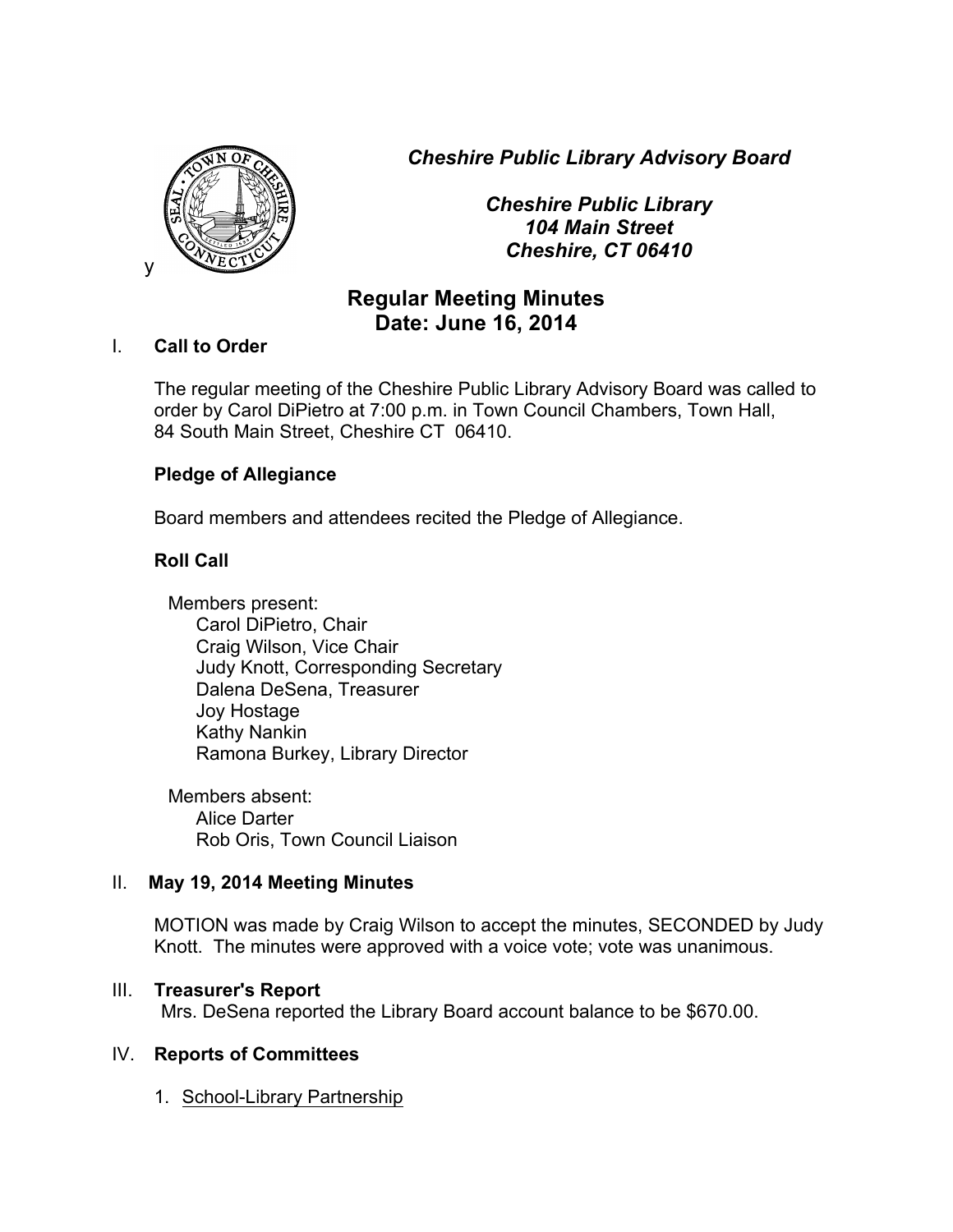Mrs. DiPietro distributed the following report from Sue Hartley:

 I am going to highlight a few of the Summer activities. Please refer to the May minutes for a complete list of Summer Reading Activities.

- $\triangleright$  June 9th Nicole Dolat and myself went and spoke to second, third and fourth graders at Chapman School. All the children were enthusiastic about the reading program and had many questions for us. Nicole highlighted fiction books and I highlighted non-fiction books. The older children spoke about many of the books they had read. It was similar to a giant book group meeting. I was very impressed.
- $\triangleright$  June 16th Noureen Hakim and Nicole will give Chapman first graders a tour of the library and let them checkout a book. They will also learn about Summer Reading at the library.
- $\triangleright$  I will be going to the Doodlebugz Daycare on July 11th and August 15th to do some story times.
- $\triangleright$  The Summer Reading Club starts on Monday, June 23rd and runs through to the Reading Club Finale on August 18th.
- $\triangleright$  We are very pleased to have the Cheshire Robotics team coming back this summer for our Gadgets, Gizmos and Goo program.
- $\triangleright$  Our story times, tween and young adult programs continue through the summer.
- $\triangleright$  Please come and pick up some of our brochures in the Children's Room.

Ms. Hartley wishes everyone a wonderful and safe summer.

2. Funding Resources (Mr. Wilson) No report.

## V. **Communications**

Mrs. DiPietro has received numerous publications and emails. She shared the library publications with Board members for their perusal.

Mrs. Knott reported that she sent the letters on behalf of the Library Advisory Board on May 27<sup>th</sup> to:

- $\triangleright$  Friends of the Cheshire Public library congratulating them on their recent successful Book Sale.
- $\triangleright$  Cheshire Garden Club thanking them for the flower arrangements they provide in the Library lobby.
- $\triangleright$  Suburban Garden Club of Cheshire thanking them for the outdoor potted plant arrangements they provide in the front and back of the Library.

VI. **Report of the Chair –** Carol DiPietro, Chair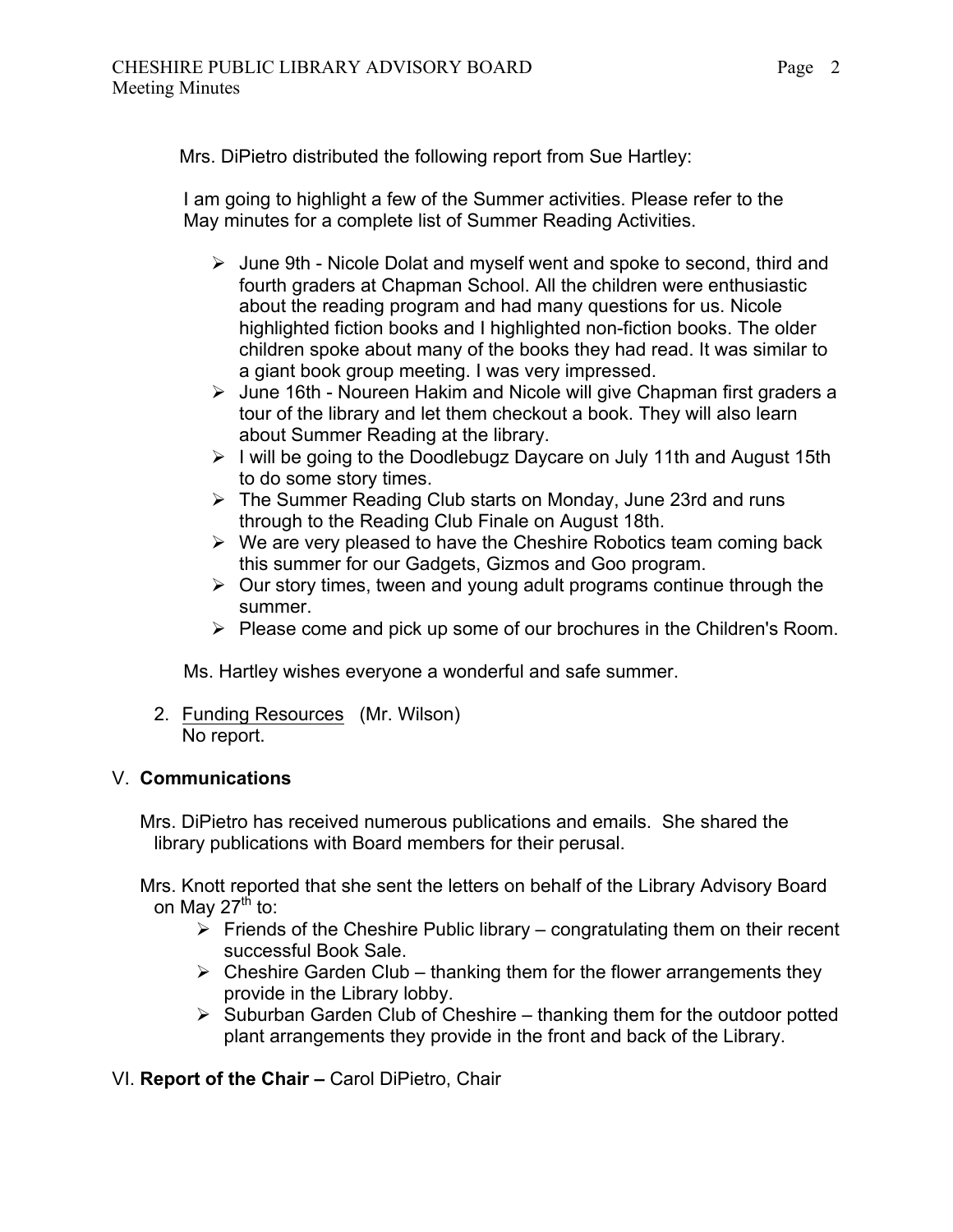Mrs. DiPietro shared three newspaper articles from the New Haven Register and the Waterbury Republican American.

- $\triangleright$  A library employee in Waterbury embezzled \$170,000 over 5 years.
- $\triangleright$  The Summer Reading Program in New Haven is doubling in size.
- $\triangleright$  The Philadelphia Library, which is offering Culinary Literary, has a new \$1,000,000 kitchen. The focus of the program is to teach cooking and teach literacy through cooking. Some courses will use recipes and nutrition labels to teach language and math. Other courses are geared toward immigrant restaurant workers who are learning English. Philadelphia has a low literacy rate – with a population of 500,000 adults, 1/3 of that population cannot read at an  $8<sup>th</sup>$  grade level. They feel this will be a good way to attract a large number of people and teach their literacy program though the culinary arts.

## VII. **Report of the Library Director –** Ramona Burkey

## **Technology**

Our June 2 consortium-wide migration to the new Sierra software system went very well, considering that thirty libraries all migrated on the same day (and three of those libraries were brand-new to the consortium). We are now working out the inevitable glitches and tinkering with functionality; any and all constructive feedback on the new system is welcome, so that we can tailor the system in the best way possible to meet users' needs. Some new features of the system include the following:

- $\triangleright$  eCommerce (pay your fines and fees online through a secure service)
- $\triangleright$  "Google-like" searching of our catalog
- $\triangleright$  Faster receipt of reserved items
- $\triangleright$  Save your reading history (opt-in only; not a default)
- $\triangleright$  "Social" catalog tag items you've checked out

 $\triangleright$  Better functionality for staff, including inventory, usage and turnover reports We will soon be going live with Mobile Printing, which will allow patrons to print from their laptops and other mobile devices while still using our pay-as-you-go system (10 cents per page).

## **Programs and Services**

Circulation for May 2014 was 31,036 items. Downloadable items continued to increase in usage, jumping by 17%. Be sure the young people in your life register for our Summer Reading Program "*Fizz, Boom, Read*" (beginning on June 23). Remember that months of reading skills learned during the school year can be lost if children and teens don't read during the summer. With our fun prizes, activities, and family events, we make it easy to keep reading over the summer. We will be conducting a survey about what kinds of programming our users would like to see going forward; we will specifically be asking about weekend programs/concerts. Mrs. Burkey distributed copies of the Summer Series Classes and the Summer Reading Program.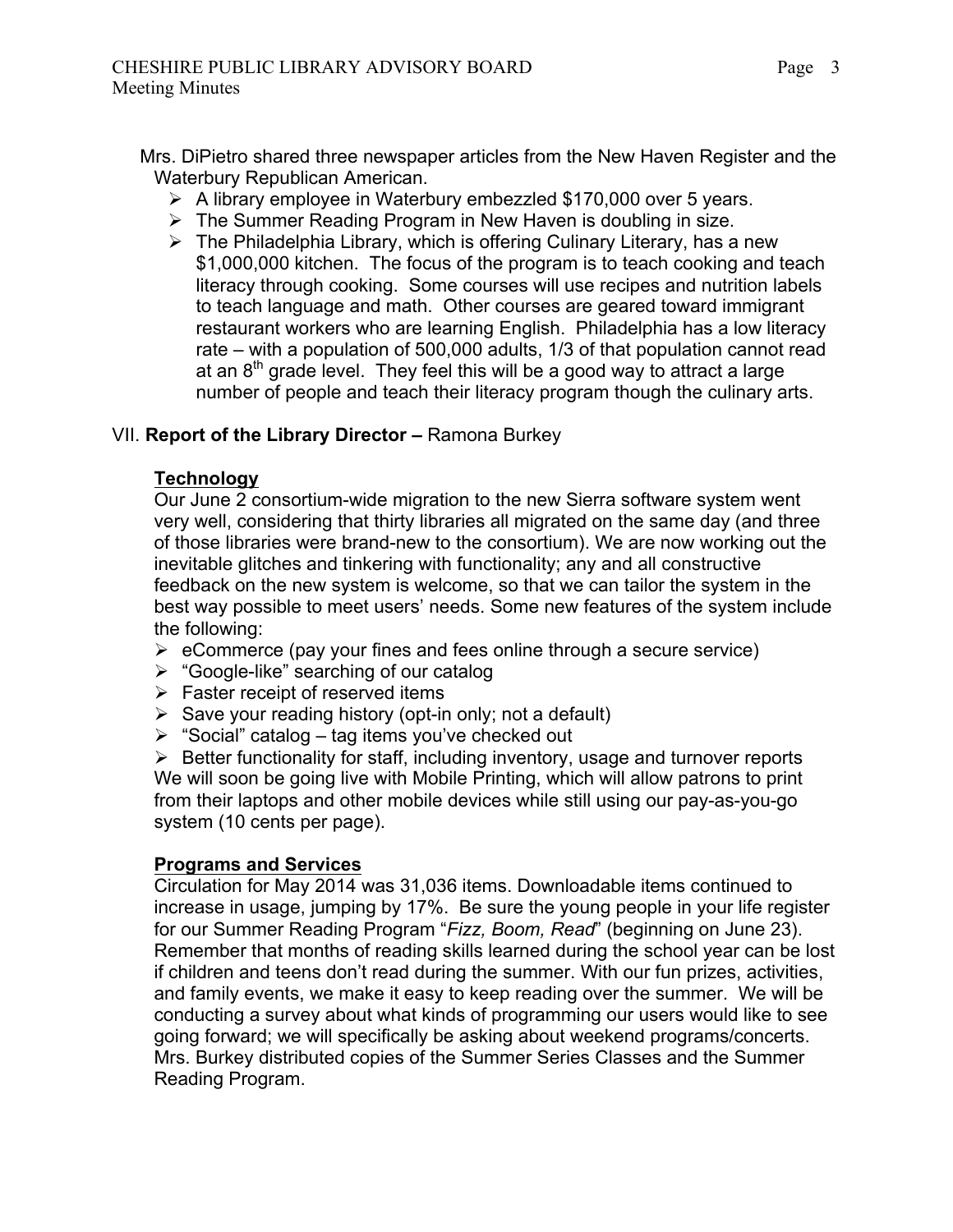*Upcoming events (more programs, info and registration at cheshirelibrary.org):*

- $\triangleright$  Movie Matinee: "How to Steal a Million" Tuesday 6/17 at 1:00 p.m.
- $\triangleright$  Summer Reading Program Kickoff: 6/23 for kids and teens from birth through Grade 12
- $\triangleright$  Lynn Lewis and Friend with Elmo!: 6/26 at 10:30 a.m. (registration required)
- $\triangleright$  Fab Film Saturday: "How to Train Your Dragon" Saturday 6/28 at 2 p.m.
- $\triangleright$  Check the library's website for MANY more summer programs for the whole family

# **Personnel**

Congratulations and welcome to our newest staff members: Lauren Gledhill, Librarian; Lucas Franklin, Technology Coordinator; Rose Massari, Clerk; and Susan Mirmina, Page. I'm sorry to say that Lisa Martin, Library Clerk, will be moving away; her last day is June 19. Please join us for Lisa's luncheon at noon on Wednesday, June 18 in the Staff Lounge. Due to retirements, moves, and new jobs, we have had to say goodbye to many beloved staff members over the last few months, but we look forward to getting to know our new coworkers!

# **Financial**

Many thanks go to the Friends of the Library, who used our online WishList software to donate towards the new set of wooden blocks for the Children's Room. Because of the Friends and other generous donors, we will be ordering the blocks right away, and they should be here in plenty of time for summer play. The library still has many Wish List items, and the list (at www.cheshirelibrary.org) is always changing.

## **Buildings and Grounds**

We will be open on summer Saturday mornings again this year (July 12 – August) 23), from 9:30 a.m. to 1:00 p.m.

#### **Policies and Planning Other**

## IX. **Unfinished Business**

Last month, Mrs. DiPietro proposed the following Library Board meeting dates for 2015: Jan. 26, Feb. 23, Mar. 16, April 27, May 18, June 15, July and August (if needed), Sept. 21, Oct. 19, Nov. 16, and Dec. 21.

MOTION was made by Craig Wilson to accept the 2015 meeting dates as proposed. SECONDED by Joy Hostage. The 2015 meeting dates were approved as presented; vote was unanimous.

## X. **New Business**